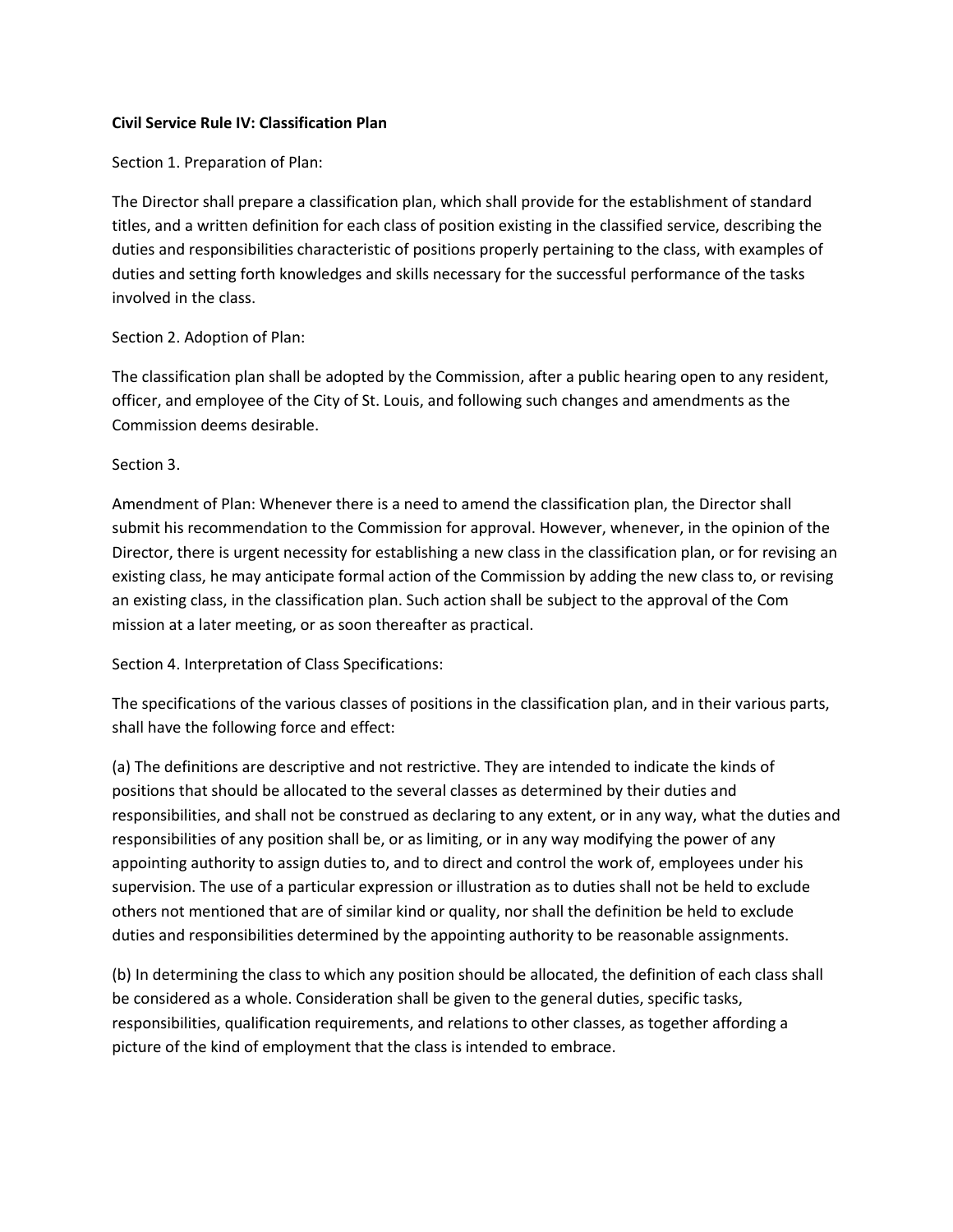(c) Qualifications commonly required of incumbents of positions of different classes, such as acceptable physical condition, good character, honesty, sobriety, and industry, shall be deemed to be implied as qualification requirements for entrance to each class, even though they are not specifically mentioned in the specifications.

(d) The statement of necessary special qualifications in the specification, which comprises an enumeration of the licenses, registrations, or other legal qualifications required for the performance of the duties of the class, shall constitute a basis and source of authority for acceptance or rejection of applications for examinations for the class, and for the evaluation of the qualifications of applicants. In the event that such qualifications are not specifically stated in the class specifications, but do exist in State or City laws or ordinances, they shall have the same effect as if they had been set forth in the specifications.

Section 5. Allocation of Positions to Classes The Director shall allocate each position in the classified service to its appropriate class, placing in each such class those positions which are substantially so similar with respect to difficulty, responsibility, and character of work as to require generally the same kind and amount of training and experience for proper performance and to merit approximately equal pay. In making such allocations, he shall provide for the uniform application of the classification plan to positions under different appointing authorities.

Section 6. Status of Incumbent of Position When Allocated:

When any position is allocated or is reallocated to a different class to correct an error in its previous allocation, the employee in such position shall be entitled to continue to serve therein, with the status and all the rights and privileges provided in Article XVIII and these rules, as though he had been appointed to the position occupied under the terms of Article XVIII, provided that he was legally occupying the initial position by regular appointment thereto. The provisions of this section shall also apply to all persons who are employed by any public utility or other governmental jurisdiction when they are transferred to the classified service of the City.

Section 7. Allocation of New Positions, Reallocations:

(a) Whenever a new position shall be created by an appointing authority, he shall notify the Director in the manner and on forms prescribed by the Director. The Director shall then allocate the position to one of the classes existing in the classification plan; or, if no suitable class exists, he shall establish one as provided in these rules, and allocate the position to it.

(b) Whenever the duties of a position are so changed that the position in effect becomes one of a different class from that to which it is allocated, such change shall operate to abolish the position and to create a new position of such different class after proper action by the Director.

(c) Whenever a position is reallocated to a class of position in a higher level in the same or a related series, the incumbent may be granted the same status in the higher class as he or she held in the former class if the following conditions are met: